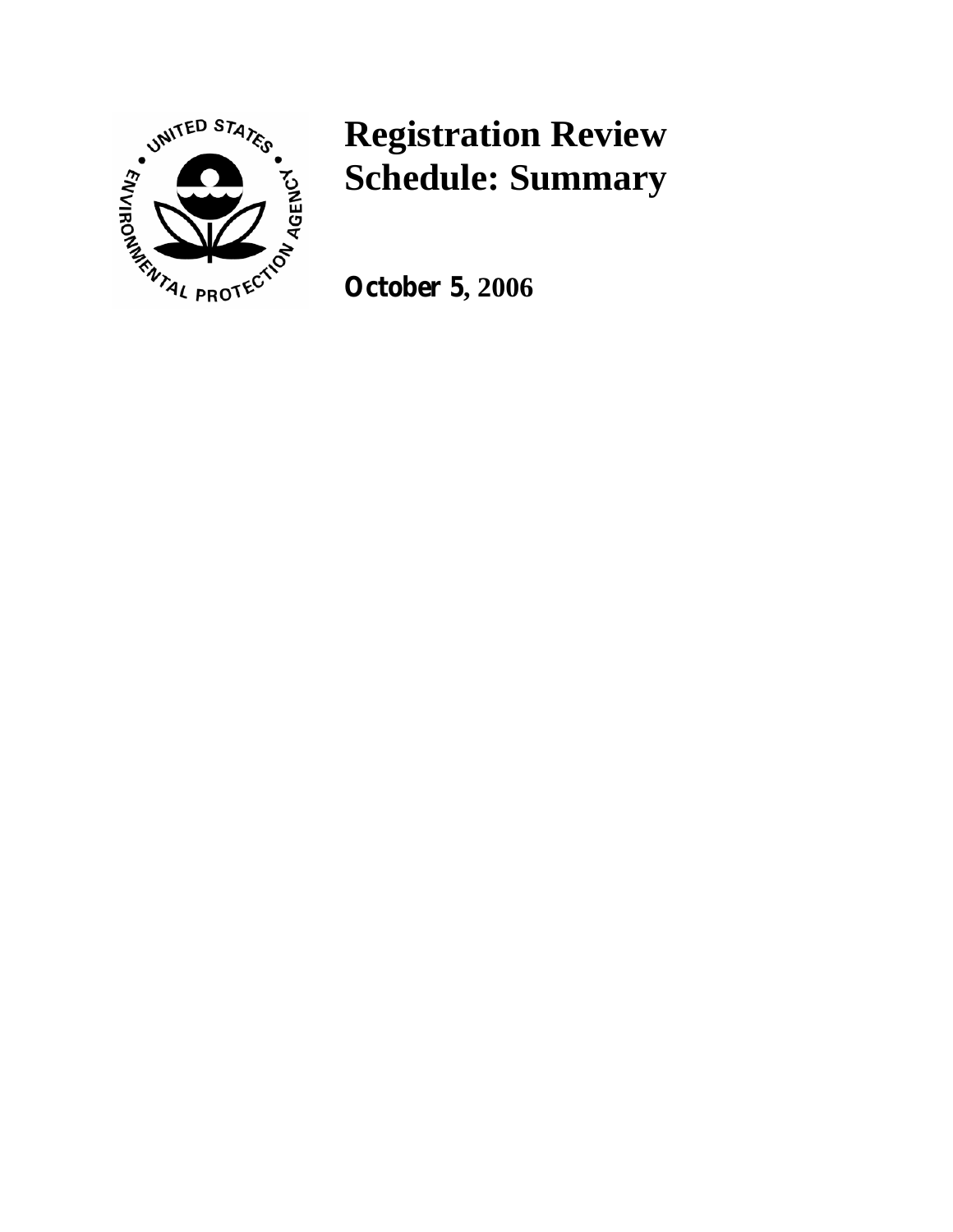## **EPA Office of Pesticide Programs: Registration Review Schedule Summary <b>DESA OCTOBER 5, 2006** October 5, 2006  **Planned Schedule for Opening Registration Review Dockets**

**FY '07 Dockets FY '08 Dockets FY '09 Dockets FY '10 DocketsALL PESTICIDES 25 45 46 46CONVENTIONAL PESTICIDES**Fenarimol Acephate OP Chlorethoxyfos OP Methomyl CA Cyromazine Methamidophos OP Coumaphos OP Methiocarb CA Paclobutrazol Dicrotophos OP Ethoprop OP Propoxur CA Fenoxycarb Methyl-Parathion OP Mevinphos OP Thiodicarb CA Sulfosate Diazinon OP Tetrachlorvinphos & Gardona OP Pirimicarb CA Clomazone **Oxydemeton-Methyl** OP Fenamiphos OP Carbaryl OP Carbaryl Hexythiazox Bensulide OP Fenitrothion OP Carbofuran CA Triflumizole Temephos OP DEF OP Aldicarb CA Fenoxaprop **Phosalone** Phosalone OP Pirimiphos-methyl OP Oxamyl CA Lactofen Profenofos OP Methidathion OP Aldoxycarb CA Sodium salt of fomesafen **Propetamphos** OP Naled OP Allethrin stereoisomers PPS Urea, sulfate (1:1) Quizalofop Chlorpyrifos OP Bifenthrin PPS Clofentezine Cyanamide Disulfoton OP Cyfluthrins PPS Ethofenprox Isoxaben Phorate OP Esfenvalerate PPS Pyridate Sulfluramid Trichlorfon OP Cyphenothrin PPS Aliette **Terbufos Terbufos** OP Deltamethrin **PPS** Quinclorac Dimethoate OP 1RS, cis-Permethrin PPS Sodium tetrathiocarbonate  $\overline{A}$  Azinphos-Methyl  $\overline{OP}$  Fenpropathrin PPS Sulfur **Malathion** Malathion **OP** Tralomethrin **PPS** Glufosinate DDVP OP Copper Sulfate CU Acetic acid, and salts **Acetic acid, and salts** Phosmet **OP** Copper Compounds: Group 2 CU<br>
Carbon and CO2 **P** Copper Salts CU Carbon and CO2 Fosthiazate Inorg. nitrate/nitrite **Phostebupirim** OP Menthol<br>Propionic acid. and salts **Propionic acides** Boric Acid Propionic acid, and salts **Example 2** 2 Zinc salts **Boric Acid**<br>
Silica and silicates **Container Streptomycin**<br>
Streptomycin Silica and silicates Streptomycin Base Flutolanil Chlorinated Isocyanurates Butylate Clethodim Soap salts Soap salts Sulfuryl Fluoride<br>
Sulfuryl Fluoride Sulfuryl Fluoride Sylvetracycline Sylvethone Sylvetracycline Sylvetracycline Sylvetracyclin Oxytetracycline Flumetsulam **Iron salts** Iron salts Iron salts Thymol Citric acid, and salts Imidacloprid Lauryl sulfate salts **Conventionals Totals**15 30 30 30 30 30 30 30

Note: CA = Carbamate; CU = Coppers Group; OP = Organophosphate; PPS = Pyrethroids, Pyrethrins & Synergists